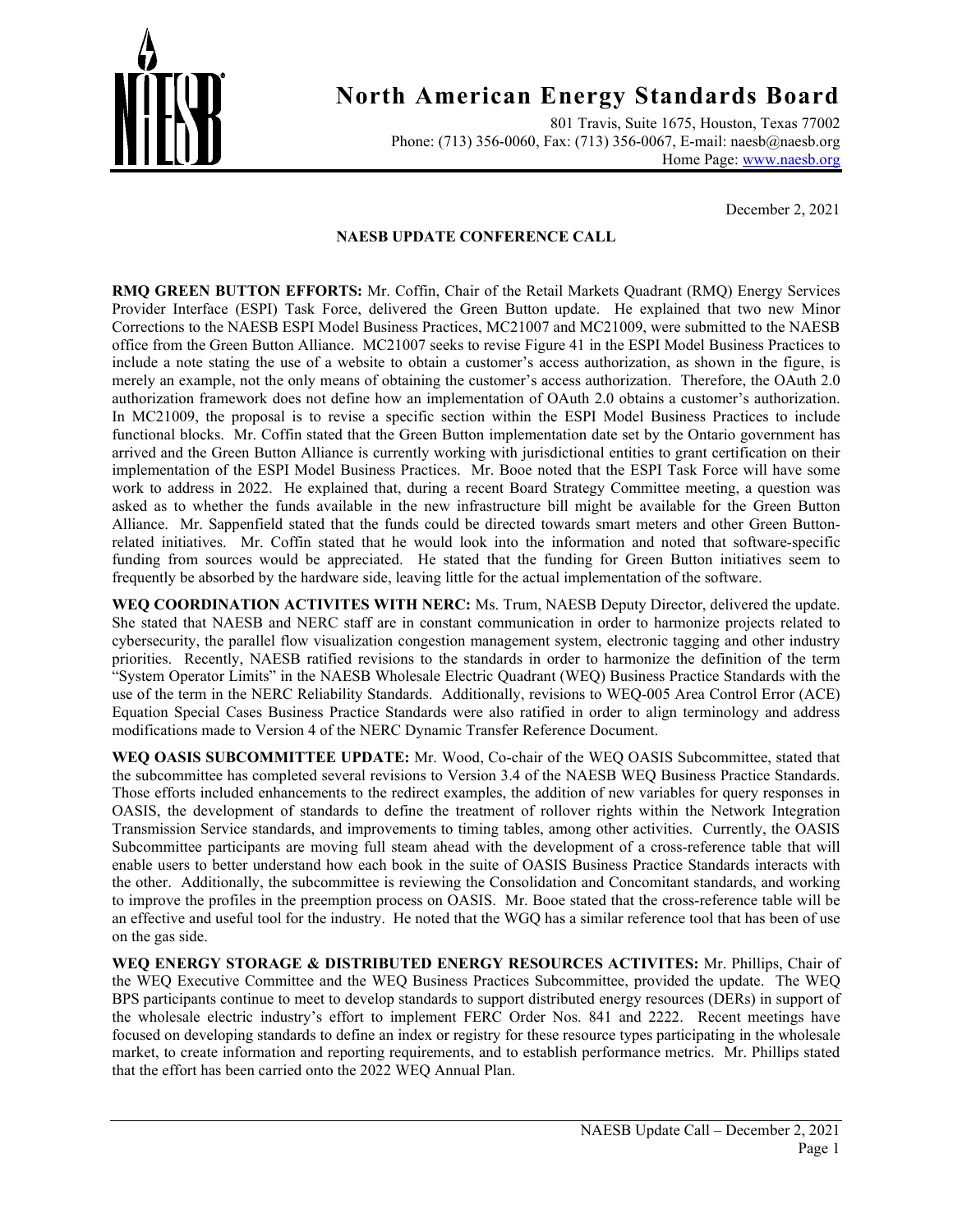

801 Travis, Suite 1675, Houston, Texas 77002 Phone: (713) 356-0060, Fax: (713) 356-0067, E-mail: naesb@naesb.org Home Page: [www.naesb.org](http://www.naesb.org/)

**WEQ/RMQ RENEWABLE ENERGY CERTIFICATE ACTIVITES:** Ms. Sieg, Co-chair of the RMQ Business Practices Subcommittee provided the update. The WEQ and RMQ Business Practices Subcommittee (BPS) participants have worked to address the REC effort in two initiatives. First, the subcommittees completed and NAESB ratified the *NAESB Base Contract for Sale and Purchase of Voluntary Renewable Energy Certificates* (NAESB REC Base Contract) and its accompanying FAQ document. Now, the subcommittees are focused on the second step, the drafting of a second recommendation providing technical implementation that facilitates the digital use of the NAESB REC Contract. Both the NAESB REC Base Contract and its technical implementation focus on transactions and manual tracking methods in the voluntary market - tracking RECs from creation, through transfer between entities, and to retirement. Recently, the subcommittees reviewed unique invoices and will begin addressing confirmations and attestations in the next meeting. Mr. Booe thanked Ms. Sieg for the update. He stated that leveraging the work performed within the WGQ – the digitalization of the NAESB Base Contract for Sale and Purchase of Natural Gas – has been beneficial for the efficient development of the NAESB REC Base Contract and its technical documents.

**WGQ: RENEWABLE NATURAL GAS CONTRACT ACTIVITIES:** Mr. Sappenfield, Chair of the WGQ Contracts Subcommittee provided the update. The WGQ Contracts Subcommittee has held a series of meetings to develop a Renewable Natural Gas Addendum to the *NAESB Base Contract for Sale and Purchase of Natural Gas*. The addendum, which will address both voluntary and regulated markets, contains the terms and conditions specific to RNG transactions and also the technical implementation to transact using distributed ledger technologies, such as blockchains. Mr. Sappenfield stated that the subcommittee is currently considering whether the work will cover third party responsibly sourced natural gas or responsibly produced natural gas. The next two meetings have been scheduled for September 9<sup>th</sup> and September 30<sup>th</sup>. Mr. Booe stated that he appreciates Mr. Sappenfield's leadership of the subcommittee and on this standards development effort. Mr. Booe noted that a hydrogen contract was discussed during a recent Board Strategy Committee meeting and may result in a new project on the horizon.

**CYBERSECURITY ACTIVITIES:** Mr. Buccigross, Co-chair of the WGQ Executive Committee and Chair of the WEQ Cybersecurity Subcommittee, stated that NAESB has developed cybersecurity standards since 1996 and now conducts annual reviews of the standards in each of the quadrants. In 2019, Sandia National Laboratories conducted a surety assessment of certain NAESB Business Practice Standards and Model Business Practices. This effort led NAESB to consider placing the cybersecurity standards in a separate book in order to streamline the process of industry implementation of the cybersecurity standards. Mr. Buccigross recalled that the Board Digital Committee recently discussed the monetary value of the NAESB cybersecurity standards, and noted that hundreds of millions of dollars are protected on a daily basis. He emphasized that NAESB cybersecurity standards have worked for over 26 years and will continue to improve over time.

**REGULATORY AND BOARD ACTIVITIES UPDATE:** Mr. Booe NAESB Executive Vice President and Chief Administrative Operator, provided the Regulatory and Board Activities update. He stated that the Board Strategy Committee met recently to discuss several topics, including the cybersecurity survey, the quadrant annual plans in light of the goals on the NAESB Strategic Plan, and the potential for the development of standards addressing hydrogen and sustainably produced natural gas transactions. The Board Revenue Committee also met to discuss standing agenda items such as publication schedules, communication activities, revenue generation through September. That committee noted that Ms. Trum was recently published in the Energy Law Journal. On December 9, 2021, NAESB will hold its Board of Directors meeting. Craig Enochs from Reed Smith, LLP will provide a presentation, Issues in Drafting Trading Contracts for Hydrogen, during the board meeting.

**NEXT CONFERENCE CALL:** The next NAESB Update Conference Call is scheduled for February 23, 2022 from 1:00 PM - 2:00 PM Central. The agenda and any work papers will be posted on the NAESB Update Call page of the NAESB website, accessible at the following link: [http://www.naesb.org/monthly\\_update.asp.](http://www.naesb.org/monthly_update.asp) We hope you can join us. If there are particular topics you would like to see covered or if you would like to receive additional information, please contact the NAESB Office by phone at (713) 356-0060 or email a[t naesb@naesb.org.](mailto:naesb@naesb.org)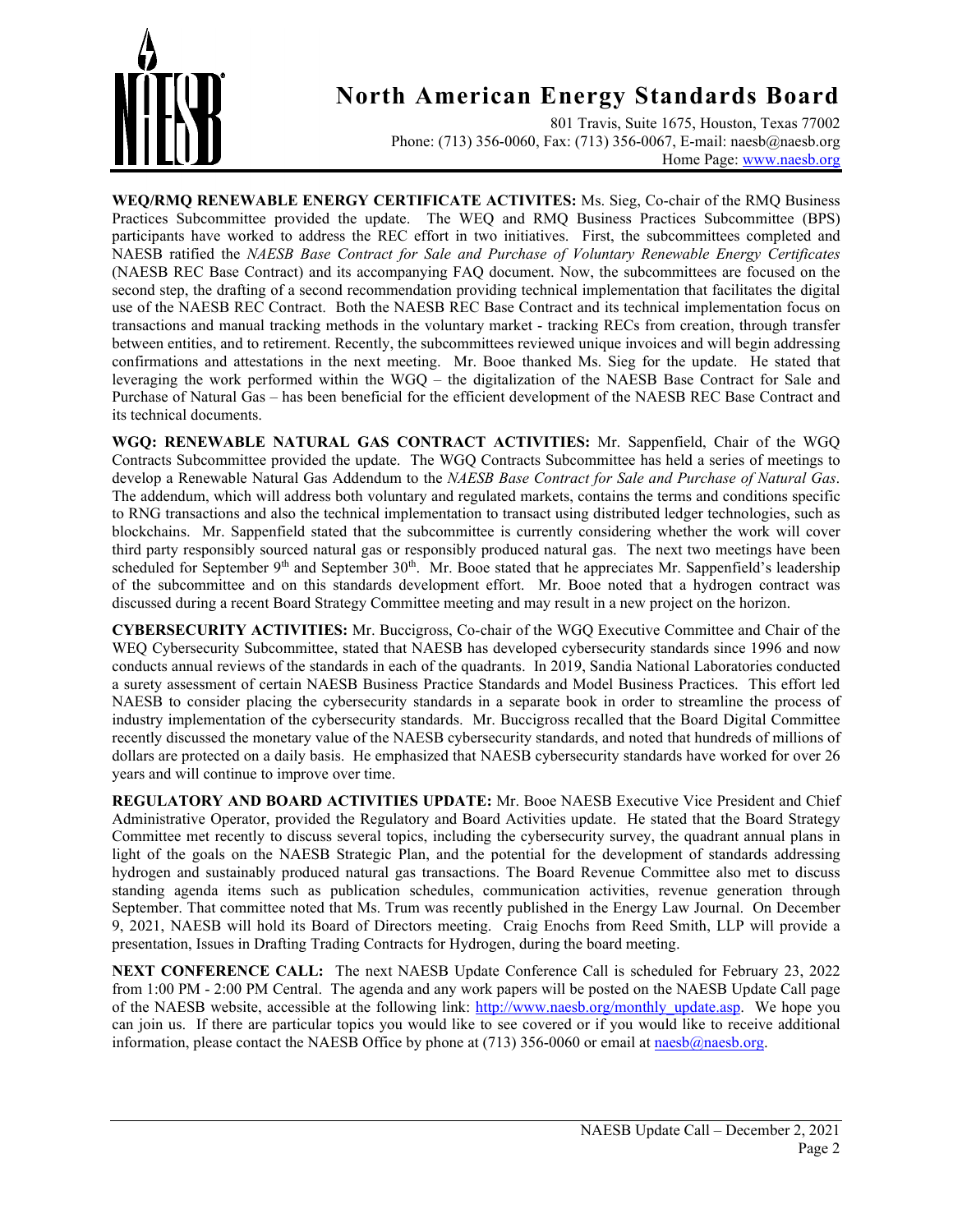

801 Travis, Suite 1675, Houston, Texas 77002 Phone: (713) 356-0060, Fax: (713) 356-0067, E-mail: naesb@naesb.org Home Page: [www.naesb.org](http://www.naesb.org/)

| <b>NAESB Update Conference Call, Participant List</b><br>December 2, 2021 1:00 PM Central |                                       |  |
|-------------------------------------------------------------------------------------------|---------------------------------------|--|
| <b>Name</b>                                                                               | Organization                          |  |
| <b>Steve Ballard</b>                                                                      | Spire Energy                          |  |
| Jonathan Booe                                                                             | North American Energy Standards Board |  |
| <b>Todd Breece</b>                                                                        | Duke Energy                           |  |
| Jim Buccigross                                                                            | 8760                                  |  |
| Christopher Burden                                                                        | Enbridge                              |  |
| Rebecca Carroll                                                                           | PJM Interconnection                   |  |
| Chuck Cook                                                                                | Chevron                               |  |
| Michelle Coon                                                                             | <b>OATI</b>                           |  |
| Charles Couch                                                                             | Dauphin Island Gathering Partners     |  |
| David Crabtree                                                                            | <b>TECO</b> Energy                    |  |
| <b>Blair Fink</b>                                                                         | Georgia Public Service Commission     |  |
| John Fitzgerald                                                                           | Tennessee Valley Authority            |  |
| Patrick Foley                                                                             | NV Energy                             |  |
| Jo Johnson                                                                                | Portland General Electric             |  |
| Thomasz Lange                                                                             | Tenaska                               |  |
| Renee Lani                                                                                | American Public Gas Association       |  |
| Scott Lewter                                                                              | Duke Energy                           |  |
| Andrew MacBride                                                                           | National Grid                         |  |
| Elizabeth Mallett                                                                         | North American Energy Standards Board |  |
| Steven McCord                                                                             | TC Energy Corporation                 |  |
| Joshua Phillips                                                                           | Southwest Power Pool                  |  |
| Chris Plante                                                                              | <b>WEC Energy Group</b>               |  |
| Ken Quimby                                                                                | Southwest Power Pool                  |  |
| Farrokh Rahimi                                                                            | <b>OATI</b>                           |  |
| <b>Byron Reischl</b>                                                                      | Arizona Public Service                |  |
| Lisa Russo                                                                                | National Fuel Gas                     |  |
| Keith Sappenfield                                                                         | Cheniere Corpus Christi Liquefaction  |  |
| Lisa Sieg                                                                                 | LG&E and KU Services Company          |  |